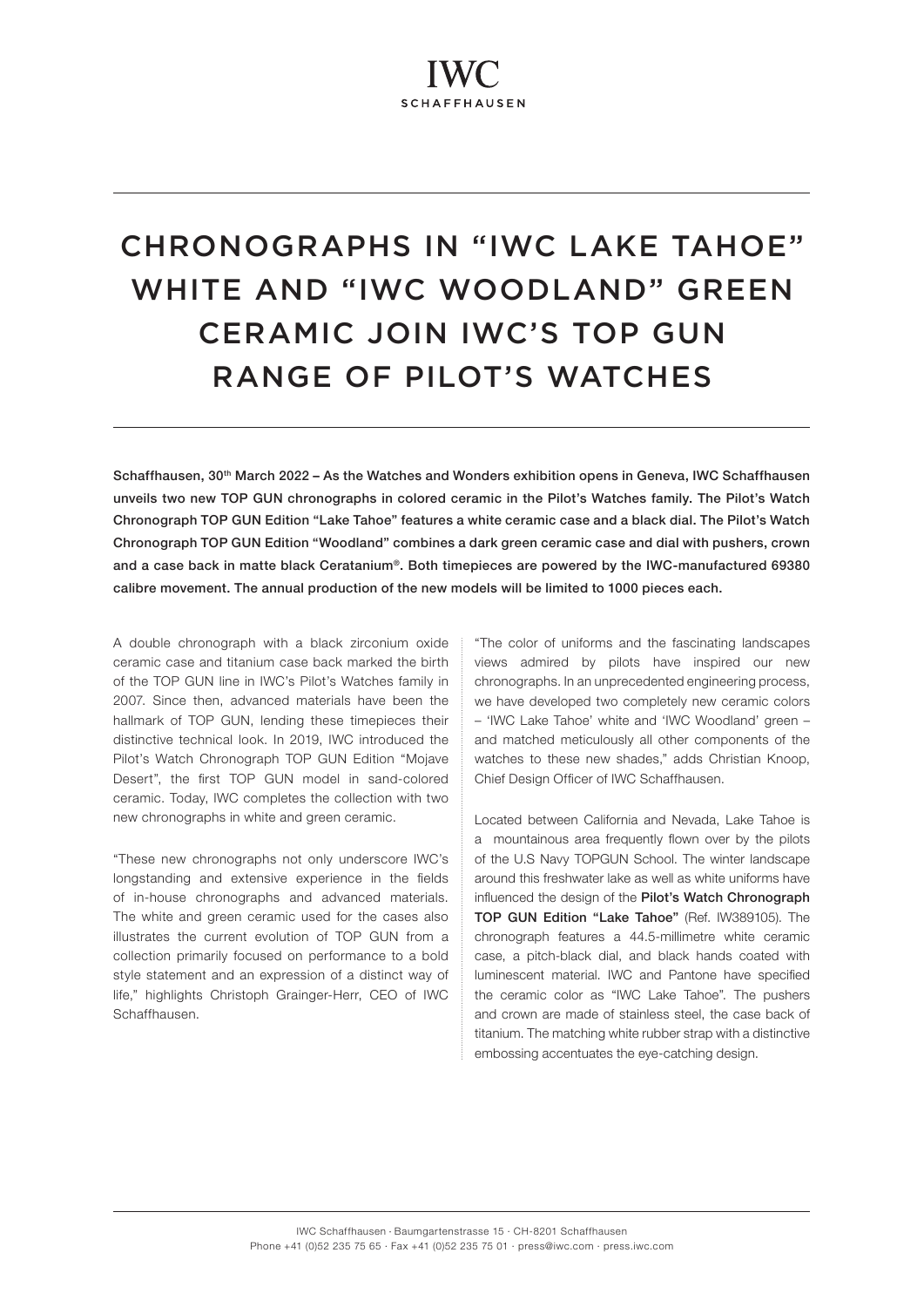

The flight suits of naval aviators have inspired the distinctive shade of the Pilot's Watch Chronograph TOP GUN Edition "Woodland" (Ref. IW389106). The newly developed "IWC Woodland" green is used for the ceramic case and the dial, while the numerals and hour markers are printed in a lighter hue. The pushers and the case back are made of matte black Ceratanium®. Developed by IWC, this material combines the lightness and structural integrity of titanium with a hardness and scratch-resistance similar to ceramic. A matching green rubber strap with textile inlay completes the design.

Both timepieces are powered by the IWC-manufactured 69380 calibre, a robust and reliable chronograph with a column-wheel design. In addition, they feature softiron inner cases to protect their movements from the effects of magnetic fields. The front glasses are specially secured to withstand sudden drops in air pressure. Both watches are water-resistant to 6 bar and feature the iconic TOP GUN logo as an engraving on the case back.

### UNPRECEDENTED COLOR ENGINEERING

The use of colored ceramics for the new TOP GUN chronographs added an extra layer of complexity to the design and manufacturing process. With "IWC Lake Tahoe" and "IWC Woodland", IWC engineered two completely new ceramic colors. A major challenge was to adapt the newly developed ceramic white and green shades to numerous other components made of different materials – each with unique properties and a specific manufacturing process – such as the dial, the hands, the rubber straps and textile inlays, and even luminescent paint.

## EXTENSIVE EXPERIENCE WITH COLORED CERAMIC

In the 1980s, IWC carried out pioneering work in the field of ceramic. The company first used this hard and scratch-resistant material in 1986 for the Da Vinci Perpetual Calendar (Ref. 3755). Ceramic made its debut in the Pilot's Watches collection with the 1994 Pilot's Chronograph Ceramic (Ref. 3705). As early as the 1980s, IWC also experimented with different colors and produced small series or prototypes in white, blue, green, or even pink ceramic.

The production of colored ceramic cases is a particularly demanding exercise. Each case is the result of a unique formula and manufacturing process. Zirconium oxide is combined with other metallic oxides to give the ceramic its color. Each shade requires different raw materials and a distinct mixing ratio. In addition, the manufacturing process and its specific conditions – such as the temperature and the duration of the sintering process – must be adapted to the colored ceramic and its components. What's more, colored ceramic also places significantly higher demands on the purity of the raw materials.

The Pilot's Watch Chronograph TOP GUN Edition "Lake Tahoe" and the Pilot's Watch Chronograph TOP GUN Edition "Woodland" are available through IWC boutiques, authorised retail partners or online at IWC.com. They are eligible for registration under the My IWC care program, benefiting from a 6-year extension to the standard 2-year International Limited Warranty.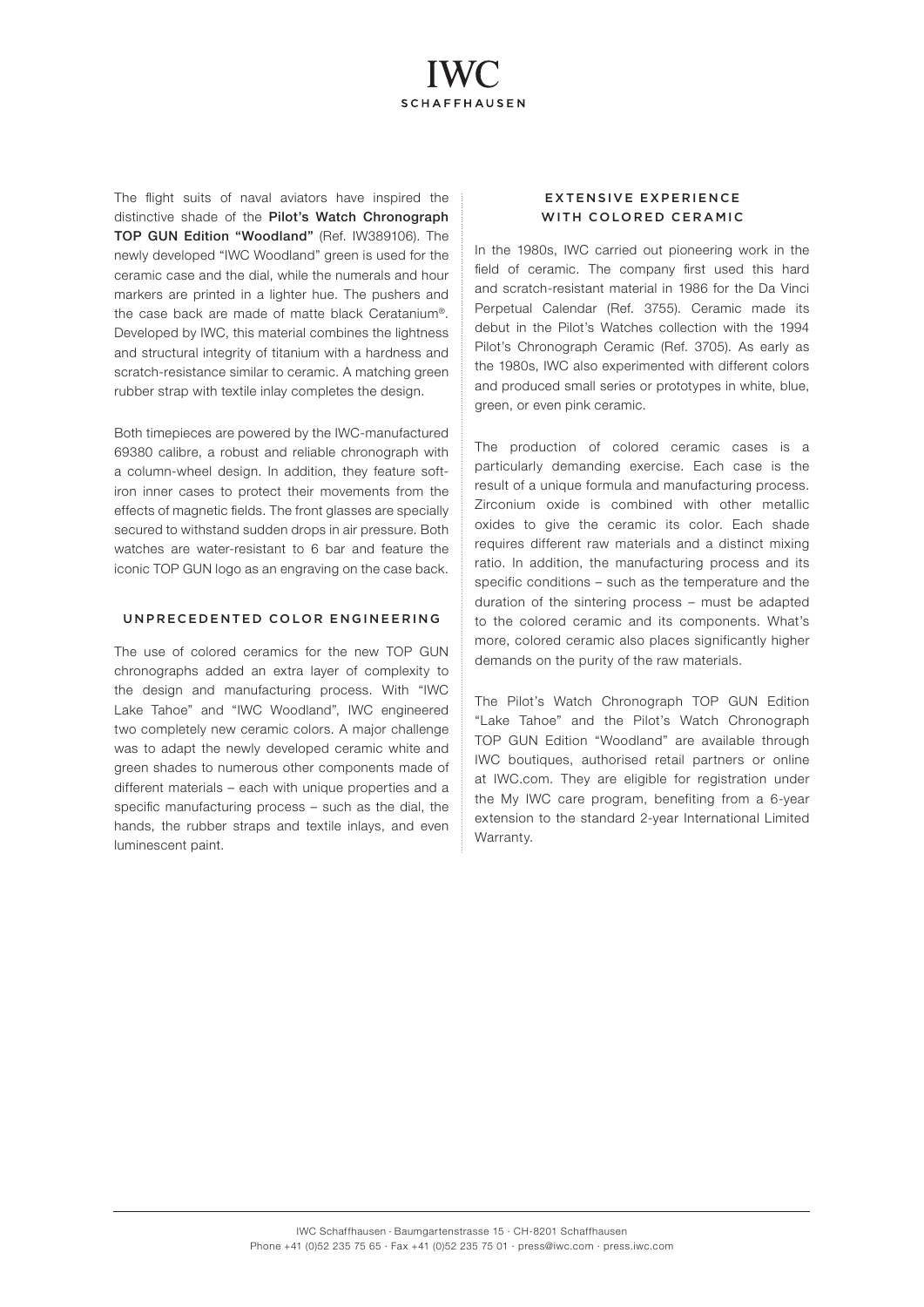# PILOT'S WATCH CHRONOGRAPH TOP GUN EDITION "LAKE TAHOE"

REF. IW389105

#### FEATURES

Mechanical chronograph movement – Date and day display – Chronograph function for hours, minutes and seconds – Small hacking seconds – Soft-iron inner case for protection against magnetic fields – Screw-in crown – Glass secured against displacement by drop in air pressure – Limited annual production of 1000 pieces

### MOVEMENT

IWC-manufactured calibre 69380 Frequency 28,800 vph / 4 Hz Jewels 33 Power reserve 46 h Winding **Automatic** 

#### **WATCH**

| <b>Materials</b> | Ceramic case, titanium case back, stainless steel crown and pushers,<br>black dial, black hands, white rubber strap with folding clasp |
|------------------|----------------------------------------------------------------------------------------------------------------------------------------|
| Glass            | Sapphire, convex, antireflective coating on both sides                                                                                 |
| Water-resistant  | 6 bar                                                                                                                                  |
| Diameter         | 44.5 mm                                                                                                                                |
| Height           | $15.7$ mm                                                                                                                              |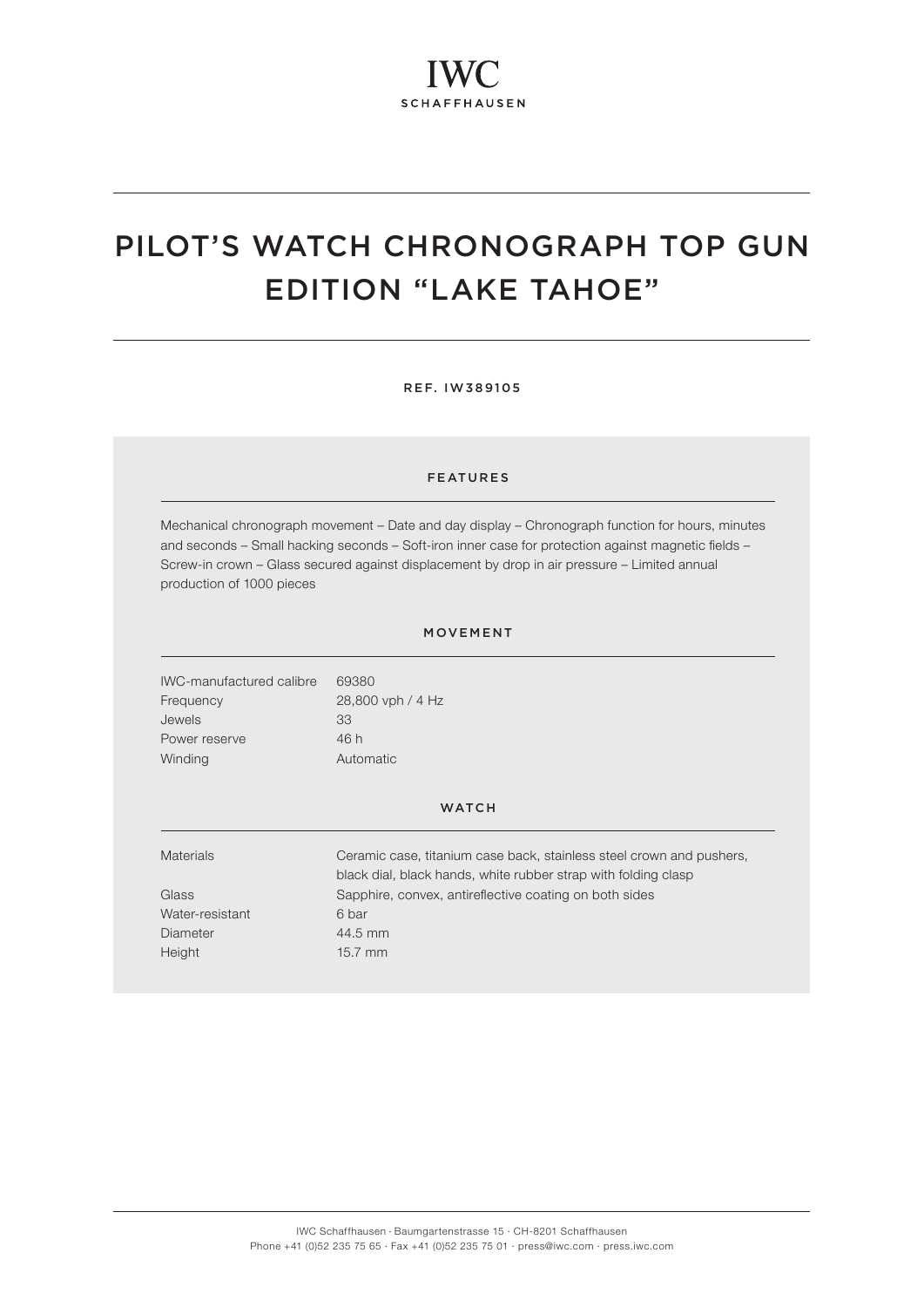# PILOT'S WATCH CHRONOGRAPH TOP GUN EDITION "WOODLAND"

REF. IW389106

#### FEATURES

Mechanical chronograph movement – Date and day display – Chronograph function for hours, minutes and seconds – Small hacking seconds – Soft-iron inner case for protection against magnetic fields – Screw-in crown – Glass secured against displacement by drop in air pressure – Limited annual production of 1000 pieces

### MOVEMENT

IWC-manufactured calibre 69380 Frequency 28,800 vph / 4 Hz Jewels 33 Power reserve 46 h Winding **Automatic** 

#### **WATCH**

| Ceramic case, Ceratanium® case back, crown and pushers, green dial,<br>black hands, green rubber strap with textile inlay and pin buckle |
|------------------------------------------------------------------------------------------------------------------------------------------|
| Sapphire, convex, antireflective coating on both sides                                                                                   |
| 6 bar                                                                                                                                    |
| 44.5 mm                                                                                                                                  |
| $15.7$ mm                                                                                                                                |
|                                                                                                                                          |